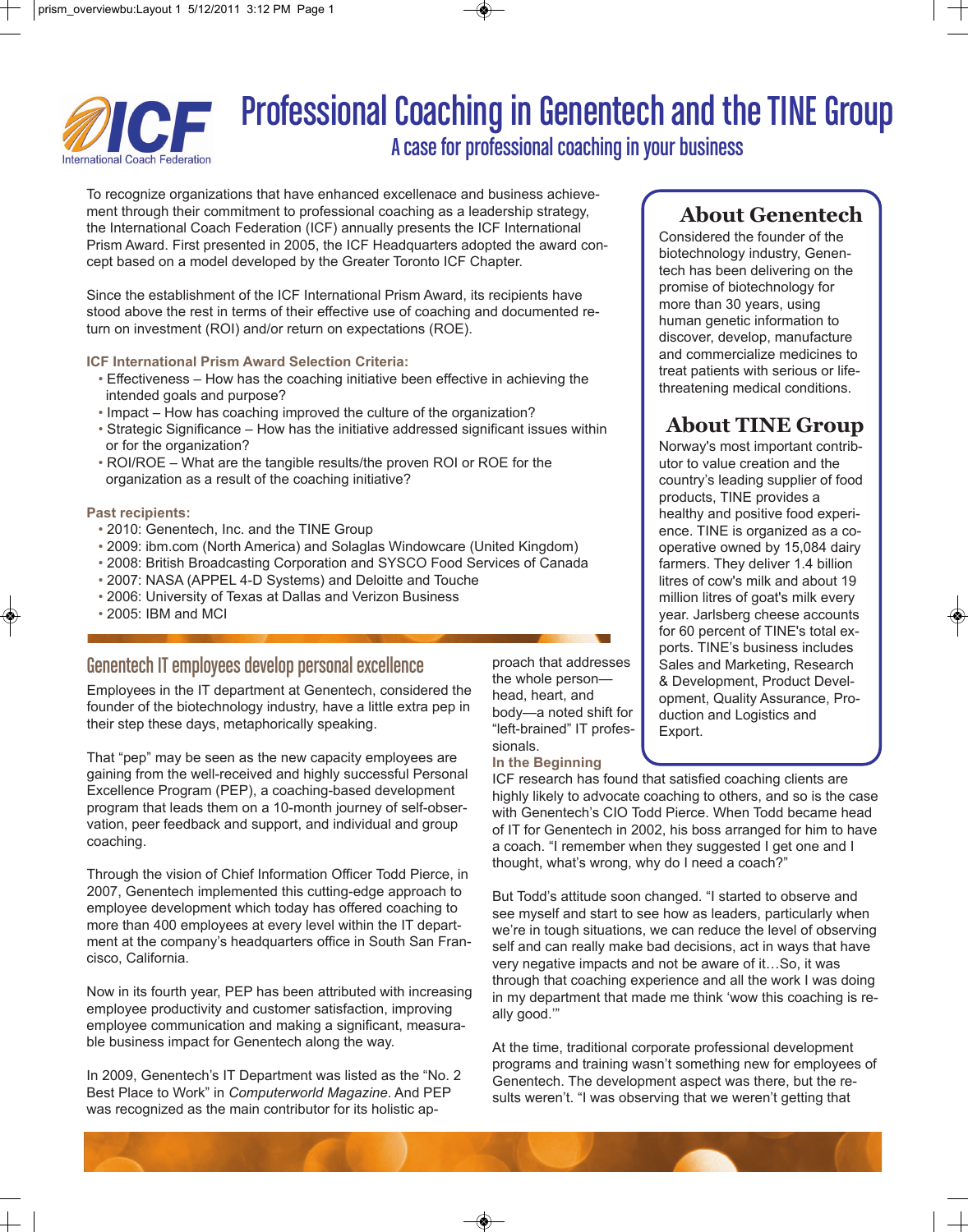great of results," Todd recalled. "People were having nice experiences and learning some things, but I didn't see behavior really change at the organizational level."

It was the confluence of his firsthand coaching experience and this need for better results that inspired Todd to approach his coach at the time about creating a coaching model for his IT department, so that every employee, from the lowest paid hourly workers up to directors could experience the benefits of coaching.

And so at the end of a brainstorming session over takeout Thai food with his coach and Pamela Weiss, founder of coaching and consulting firm Appropriate Response, the framework for PEP was born. Todd soon invited 50 employees to participate in the first program.

"It was very much a creation as we went along in the first year," Todd recalled. "Then half-way through the year, I met with all the participants and was just blown away by the feedback."

The response was so great they decided to have employees who were interested to apply rather than be invited. "We didn't know how many people would apply, but we had 170 people, and we only had 80 spots, so we said 'We're really on to something here!' We knew we already had people for the third year in the second year. So, we just refined the program, each year."

#### **What PEP looks like**

Todd's overall vision was to "create a culture of coaching and development" that would build an agile, innovative organization, capable of growing and changing with the rapidly changing needs business and technology. Up until this time, only directors and above were eligible for coaching, but PEP was created to provide the benefits of one-onone coaching to a much wider population, in a scalable and cost-effective way which would increase employee satisfaction and engagement.

The structure of PEP today has four primary elements offered across the span of ten months: Three all-day workshops in the form of the initial kickoff, a midyear checkpoint and a graduation, eight small group coaching sessions, three individual coaching sessions, and seven peer coaching sessions. Coaching is provided by coaches from Pamela Weiss' Appropriate Response team.

The process is three-fold. Employees select a focused topic for development, observe themselves in real time to gain insight and self-awareness and practice new behaviors and establish new habits to increase effectiveness and develop mastery.

After employees select the skill (performance) and quality (behavior) they want to develop during the kickoff, the first three months are spent observing themselves. "This is one of the hardest things for people, but it's really developing your capacity for observation, which is one of the foundational pieces of the program. It's very transformational for people." Todd said. I think it's something that's counterintuitive, but it comes in the coaching model, that before you can change, you really have to cultivate your capacity to observe yourself in the present and your current behaviors."

Observation of self is coupled with feedback from peers, family, friends, and coworkers. According to Genentech, PEP is effective because it addresses the whole person; it taps into the passion and commitment of the participant needed for lasting development, by allowing participants to select coaching topics of their choice; and it offers guidance over time within a clear structure and supportive community, including facilitated group coaching, peer coaching and one-on-one coaching.

"What's so nice about this program, and about coaching in general, is that it's about increasing your capacity for change," Todd pointed out. "That's one of the things we've learned. It's doesn't really matter what people work on—they can work on parenting skills or yoga. We just want them to work on something they care about. Because the business benefit really comes from people increasing their capacity to learn, to adapt, and to observe themselves and that cuts across everything you do."

PEP is so popular that it has evolved so that employees who go through the program can now go on to a "graduate school" which builds on the positive PEP experience. And other PEP graduates



"What's so nice about this program, and about coaching in general, is that it's about increasing your capacity for change." *Todd Pierce, CIO, Genentech*

**Headquarters:** 

South San Francisco, California, USA **Industry sector:** Public **Number of employees:**  Approximately 13,000 **Annual Revenue:** 2008 = \$13.4 billion USD (Acquired by Roche Group for \$47 billion USD in March 2009) **Start date of Coaching Project:** March 2007 **Project Status:** Active—400 participants and growing

have become trained as program facilitators.

#### **The PEP Impact**

In 2010, Genentech employed The Advantage Performance Group to conduct an impact study on the program to determine whether PEP had helped participants increase their personal effectiveness and business performance, increased their effectiveness in outside-of work roles, and increased individual and IT productivity and morale.

The study found:

- 10-20 percent increase in employee satisfaction;
- 12 percent increase in customer satisfaction;
- 50 percent improvement in employee communication, collaboration, conflict management and coaching; and
- Nearly three times the normal business impact. According to program evaluators, 77 percent of PEP participants reported "significant measurable business impact" as a result of participating in PEP. The norm for this is 25–30 percent).

#### *Employee productivity*

"The economic impact of the PEP program is significant," stated the Advan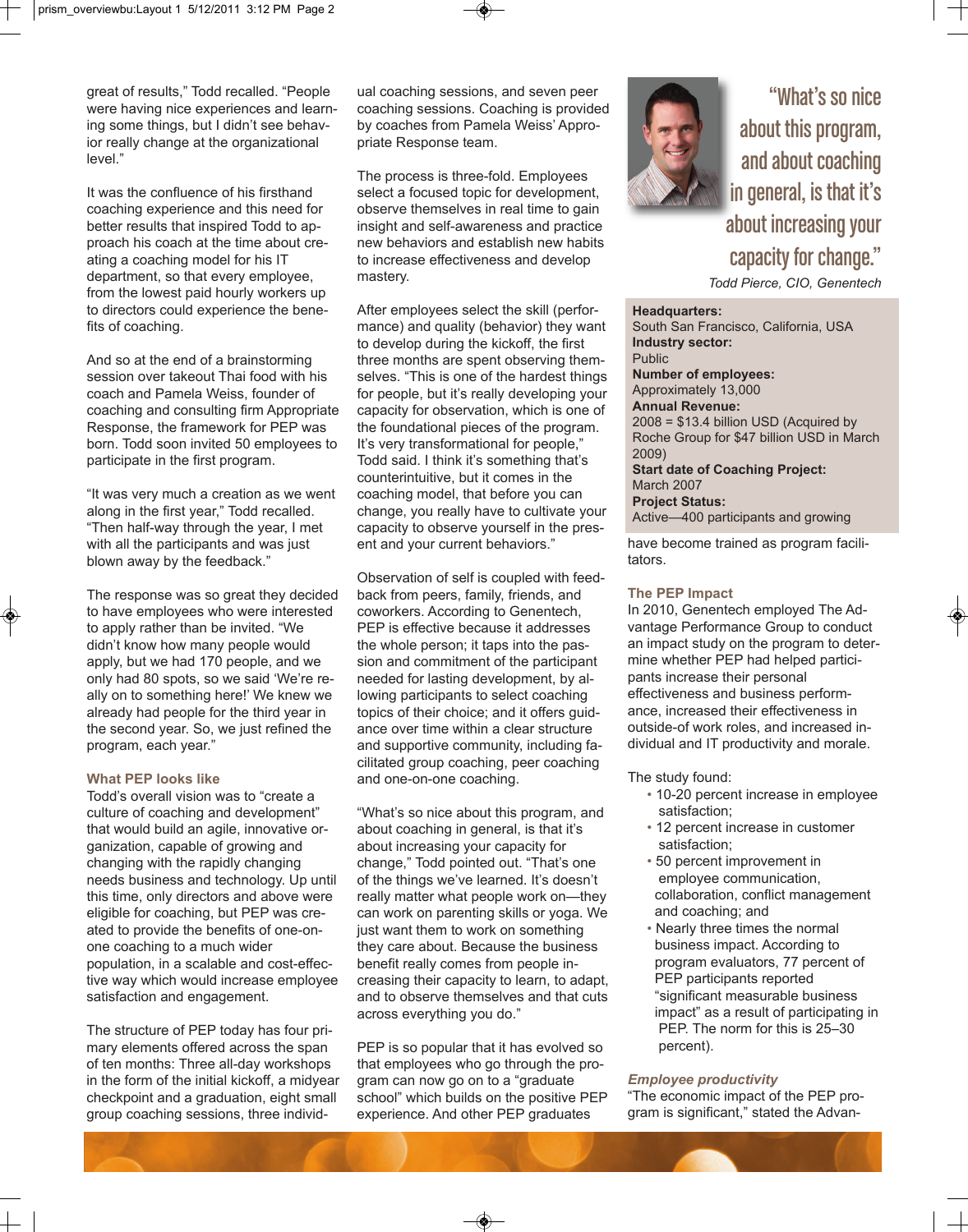tage Performance Group report. "We uncovered circumstances where IT individuals and teams had improved their productivity through increased collaboration, improved decision-making and increased delegation of complex tasks; productivity impact estimated between 10 and 20 percent."

#### *Employee Satisfaction*

In 2004, Genentech's IT department was at the bottom of the list of Genentech departments in terms of employee satisfaction, according to an internal survey. In 2009, it ranked No. 2 out of all departments in the company in employee satisfaction. When they merged with the Roche Group in 2009, there was a 20 percent workforce reduction and the HR department saw a three-fold escalation in complaints from every department, except the IT department from which there was zero.

"We asked employees when the merger happened 'how would you compare your IT at Genentech to all the other IT experiences at other companies?" Todd said. "About 86 percent of people said the IT

was better here than they had ever experienced at any other company. So how can that be? These people primarily came from (in their past jobs) other pharmaceutical companies—comparable industry, comparable money, big IT departments. It's not that we have something that other departments don't have. I would argue that it's about our people and the quality that we bring to our customer interaction."

#### *Customer Satisfaction*

Satisfied employees are naturally producing satisfied customers. The impact report concluded, "Individuals had also improved their capacity to handle larger, more complex projects as a result of their PEP growth, thus enabling customers to be served more timely and effectively."

"We're a service organization. So one of the ways we measure our success is how our customers see us," Todd explained. "We have observed that satisfaction has increased with our services since we have had PEP. I just think that is incredibly profound."

Todd said he sees the emotional and social intelligence employees develop through PEP as part of the reason customers are more satisfied. "It's such a valuable skill that cuts across how you work with customers, how you work with each other to deliver to customers and it just shows up in the final product," he concluded.

#### *Return on Investment*

Harder to measure but no less significant is the return on investment of PEP. In total, impact study evaluators believe that the program is conservatively producing an estimated \$1.50 to \$2 USD for every dollar spent to deliver PEP.

At the end of the day, PEP has become much more than Todd first envisioned. "I thought it might be a strategy for people to develop a skill or quality, but what I see is that it is a strategy to help them be life-long learners and just increase their capacity for personal development and personal satisfaction in every area of their life.

> Taken from the December 2010 ICF *Coaching World* newsletter.

## Coaching in Norway's largest dairy group leads to success

Managers within TINE Group, Norway's largest dairy cooperative, have a lot to smile or "say cheese" about these days. Not only do they work for the country's leading supplier of food products, but they also work for a company that is dedicated to their professional development and well-being, by offering them professional coaching.

With more than 5,700 employees and over 15,000 dairy famer owners, TINE offers more than 200 varieties of high value food dairy products, including milk, cheese, butter, yogurt, juice and ice cream, which accounted for an annual revenue of \$3.2 billion USD in 2009. Today TINE delivers 1.4 billion litres of cow's milk and about 19 million litres of goat's milk every year.

TINE Leaders are being trained in a coaching leadership style and are offered individual coaching as part of an ongoing business initiative fully supported at the top senior management level.

"I have become a more patient leader." "I have improved my own skills as a listener." "I have much better health," are just some of the comments from TINE leaders about how coaching has impacted their lives.

TINE CEO Hanne Refsholt received the International Positive Change Award in 2008 from Adler International Learning Institute in Canada and the University of Toronto for her exceptional leadership in promoting coaching skills and mindset throughout the organization. And most recently, Hanne accepted HR Norway's "The Art of Leading –This Year's HR

Leader" award in 2010.

**In the Beginning** In 2002, TINE did the largest merger in Norwegian history by bringing nine dairy companies together as one. With the merger, TINE offered an external coach to all Board

#### **Headquarters:**  Oslo, Norway **Industry Sector:** Private dairy industry **Number of Employees:** 5,700 **Annual Revenue:** \$3.2 billion USD in 2009 **Start date of Coaching Project:** July 2005 **Status of coaching project:** Active—400 participants to date

chairmen and directors of the nine companies to support the change process. Later in 2003, TINE introduced a coach for participants in a top management program called "Stratego."

Although coaching was first implemented in TINE nearly a decade ago, Hanne has kept it an integral part of the company over the last five years.

"When I became a CEO, early in 2005, the question about offering a coach to top management arose again," Hanne recalled. "We decided to give it a try by offering some 15 managers an external coach."

At the time, the company's Training and Development Department had three employees trained by Adler and TINE was introducing a program developed by Adler, "Positive Change – Leader as Coach," to all five regional management groups and staff members in strategic positions in the corporate company.